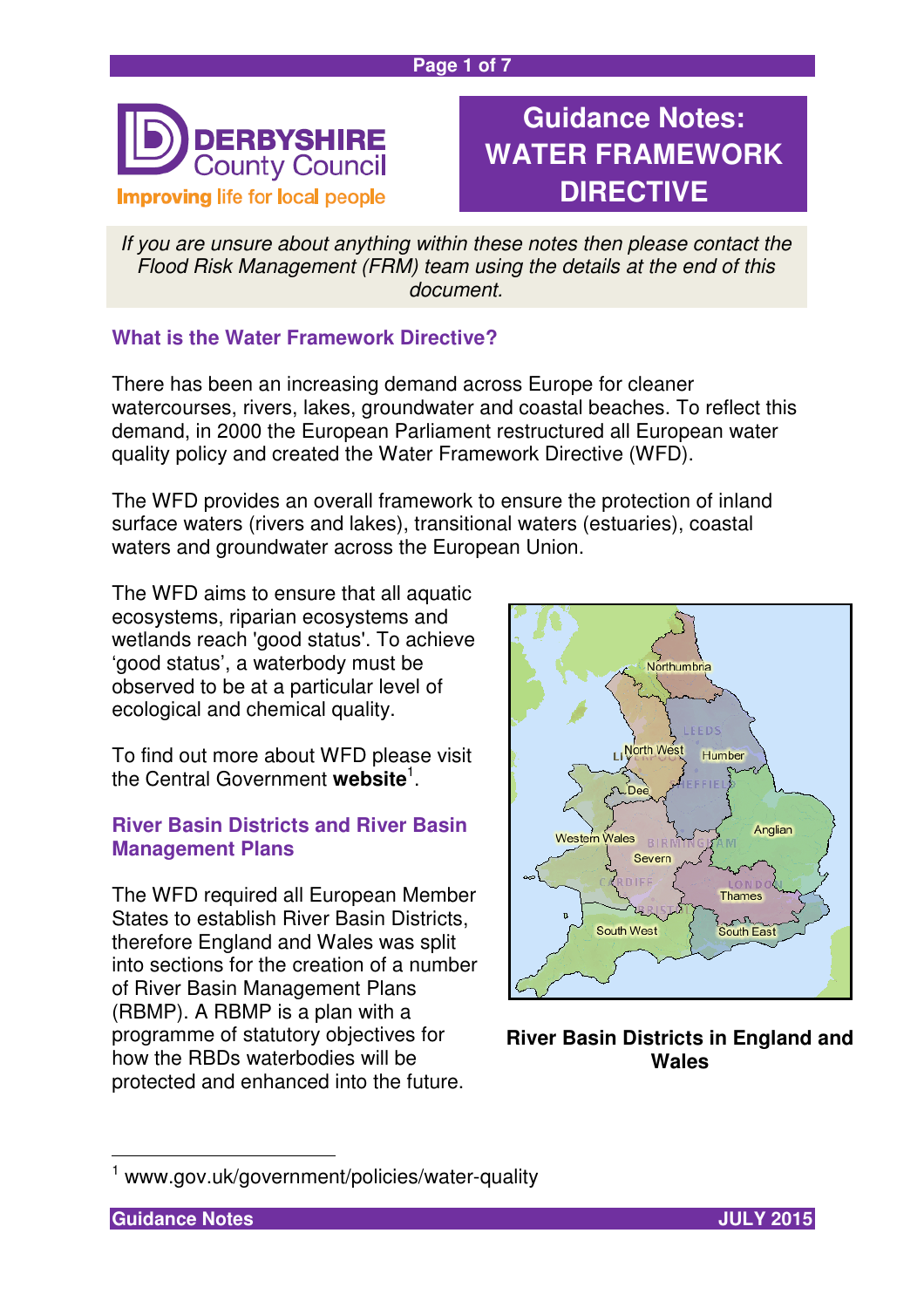#### **Page 2 of 7**

RBMPs are prepared, implemented and reviewed for each RBD every six



years by the Environment Agency. A revision of the 2009 RBMPs are to be published in 2015.

The majority of Derbyshire sits within the Humber RBD. To further understand the requirements of the WFD for the Humber RBD you can access the document **online<sup>2</sup>** .

## **Who has the responsibility for delivering the WFD?**

It is the overall responsibility of the Environment Agency (EA) to monitor and report on the WFD status of all waterbodies in England and Wales and to generate and revise the RBMPs for each RBD on a six year cycle.

Although the EA take the lead for the

implementation of the WFD, all Risk Management Authorities and relevant bodies/organisations including the County Council have a responsibility to act consistently with the objectives of the WFD. Members of the public also have a responsibility as riparian landowners etc. when works near to or within close proximity to a waterbody could have a detrimental impact on the wider riparian environment. For more information regarding riparian responsibilities please refer to the **Riparian Responsibilities Guidance Notes**.

## **What defines good WFD status of a watercourse?**

The WFD status of a watercourse or waterbody is measured by ecological and chemical health. To be of 'good status' the watercourse or waterbody must be achieving at least a 'good' rating for both ecology and chemical.

Ecological health can be assessed by looking at the range of plants and animals that are supported and the different habitats available (such as shaded and unshaded sections, deep and shallow sections etc). Chemical health can be determined by the levels of damaging chemicals in the water and also good chemicals such as oxygen. For further details please refer to the RBMP.

 2 www.gov.uk/government/publications/river-basin-management-plan-humberdistrict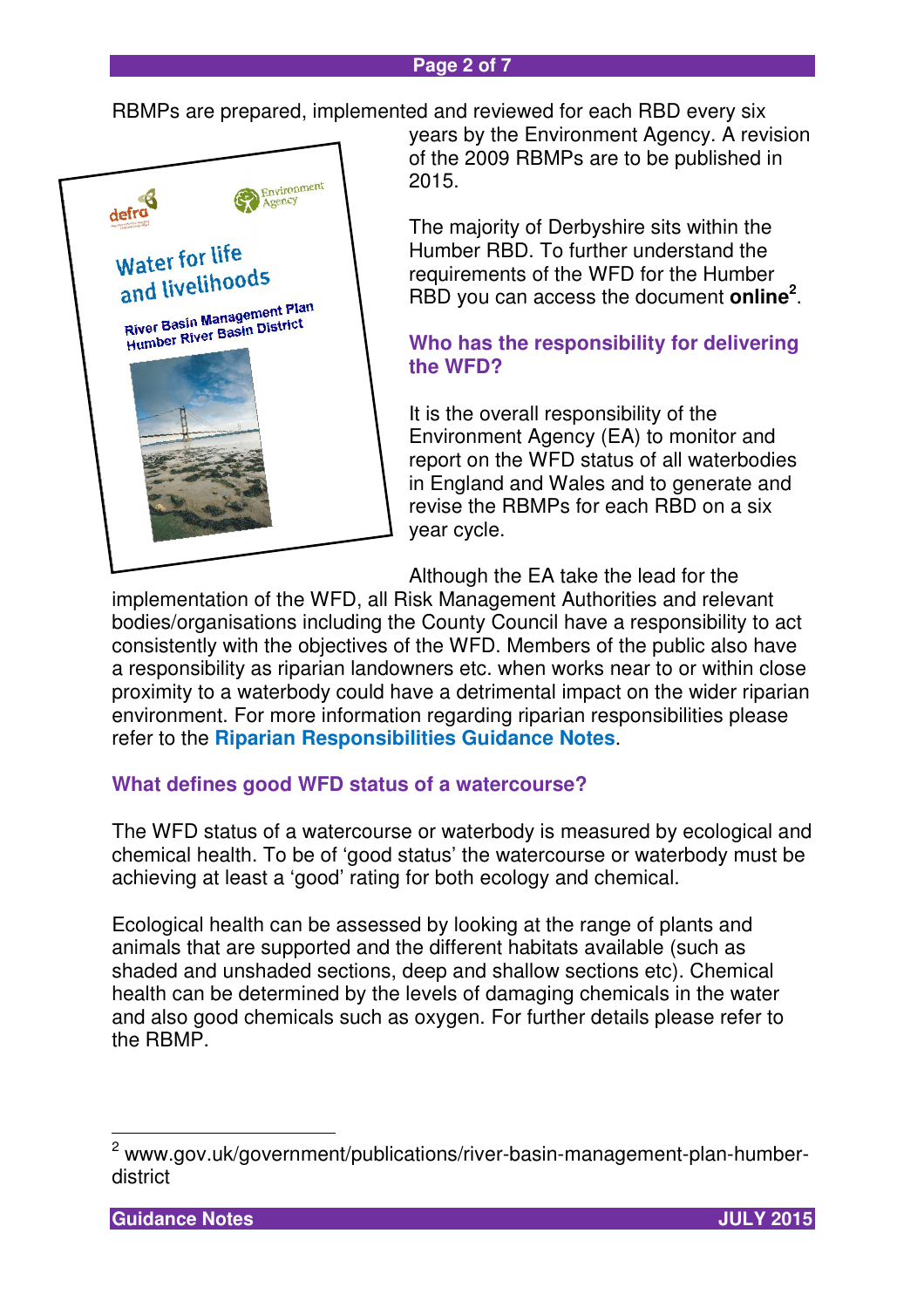## **The link between the WFD and flood risk management**

Flood risk management can have positive and negative impacts on the water environment and therefore the WFD status. Environmentally sensitive works within the riparian environment for flood risk management (such as river restoration and meander enhancement) can improve the ecological health of a watercourse and thus improve the WFD status. Whereas hard engineering techniques such as creating a concrete flood wall can harm the WFD status of a watercourse by restricting natural processes and reducing good habitat.

## **What can affect the WFD status of a watercourse?**

There are many pressures that can lead to a detrimental impact on the ecological and chemical health and therefore leading to the status of a water body being assessed as less than 'good'.

These can include:

- Point source pollution (such as a sewage treatment works or old mine shaft).
- Diffuse source pollution (run-off from agricultural land or spillages).
- Over-abstraction (removal/diversion) of water.
- Invasive non-native species (plants and animals).
- Physical changes such as culverts.
- Flooding.

#### Human alterations



**Livestock can cause isolated bank erosion and introduce excessive siltation into the watercourse** 

Amendments to the natural state of a watercourse or waterbody such as concrete lining, culverting, straightening or installing hard engineered bank erosion control measures can all affect the WFD status of a watercourse. The County Council actively discourage engineered modifications to any watercourse/waterbody except in extreme circumstances. For more information please refer to the **County Councils Culvert Policy**.

#### Agriculture and development

Any works within or in close proximity to a watercourse/waterbody can potentially introduce contaminants and pollutants into the watercourse. Excessive siltation can deteriorate the quality of a watercourse by smothering the habitats of plants and animals within the watercourse or waterbody. This in turn can also lead to reduced oxygen levels in the water and thus a decline in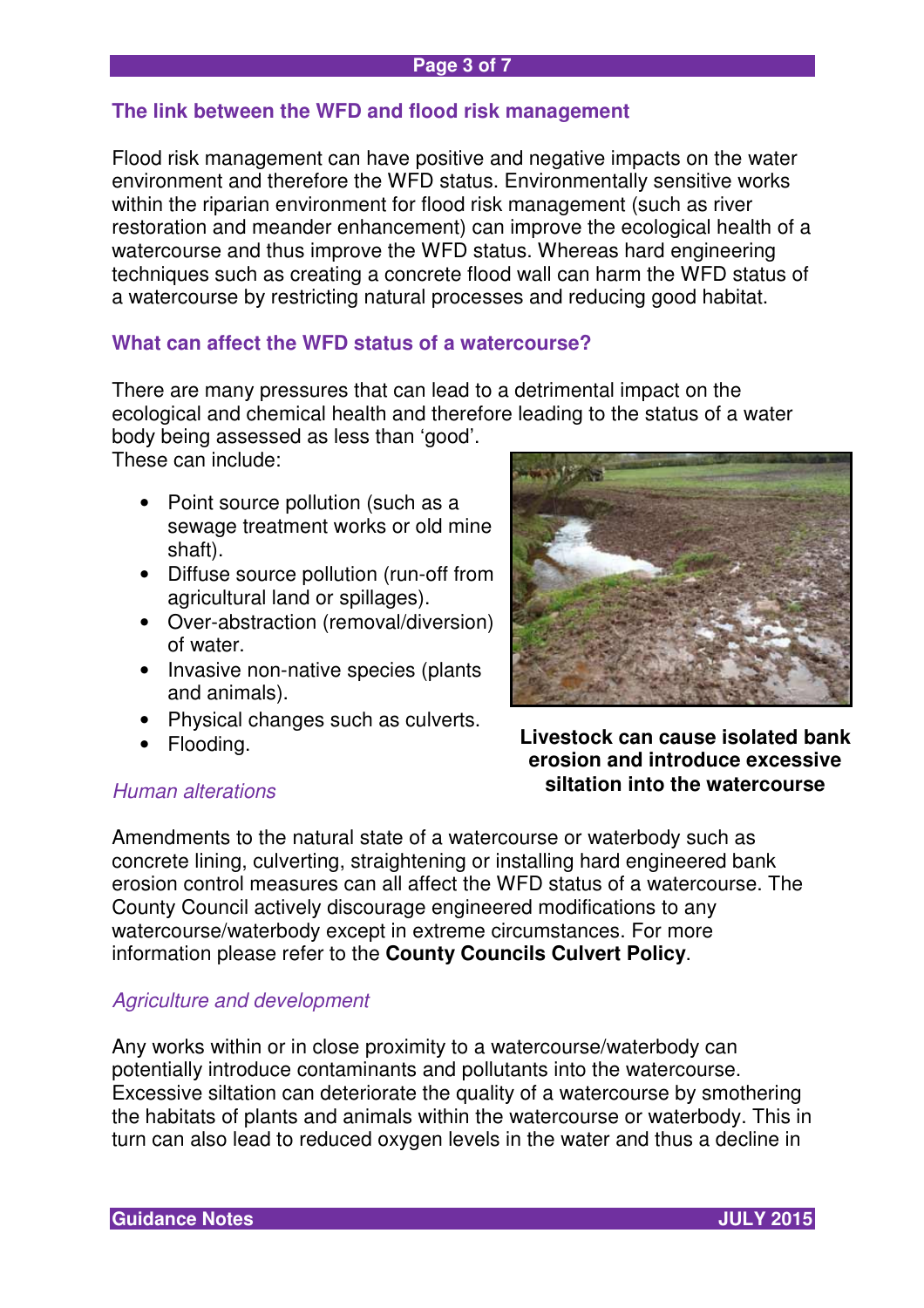chemical status. Pollutants can also be easily transported into a watercourse/waterbody with silts.

#### Lead mining

Across Derbyshire there are numerous abandoned lead mines which now discharge minewater containing heavy metals and other pollutants into local watercourses at an uncontrolled rate. This uncontrolled release of pollutants and heavy metals is a significant problem contributing towards the failure of the receiving watercourses to reach 'good status'. For further information please refer to the Central Government **website**<sup>3</sup> .

Assessment is necessary. For more information please refer to the website If you're planning any engineering works in or within a watercourse it is always worth checking whether Land Drainage Consent (1991) or a WFD **www.derbyshire.gov.uk/flooding** or contact the FRM team.

#### **How can you support the objectives of the WFD?**

Below presents a list of actions (not exhaustive) that could be undertaken which could help to support the objectives of the WFD:

- Use water more efficiently.
- Be aware any waste entering a drain may go directly to the nearest watercourse or waterbody and result in pollution.
- Keep watercourses clean and clear of litter and pollutants (where possible).
- Removal or re-adjustment of disused structures such as weirs, sluices or walls and river restoration (may require Land Drainage Consent).
- Protection of eroded banks with sustainable techniques (may require Land Drainage Consent).
- Modifying farming practices to prevent water pollution (such as creating livestock drinking points and decreasing runoff - for more information please refer to the **Rural Land Management Guidance Notes**).
- Report pollution events to the Environment Agency.

If you observe a pollution incident then it is advised that you contact the Environment Agency incident hotline on **(0800) 80 70 60** (24hr service)

For more information please contact the FRM team. For further guidance on sustainable riparian corridor management please refer to the **Environmental Best Practice Guidance Notes**.

**Guidance Notes JULY 2015** 

 3 https://www.gov.uk/government/publications/abandoned-mines-and-thewater-environment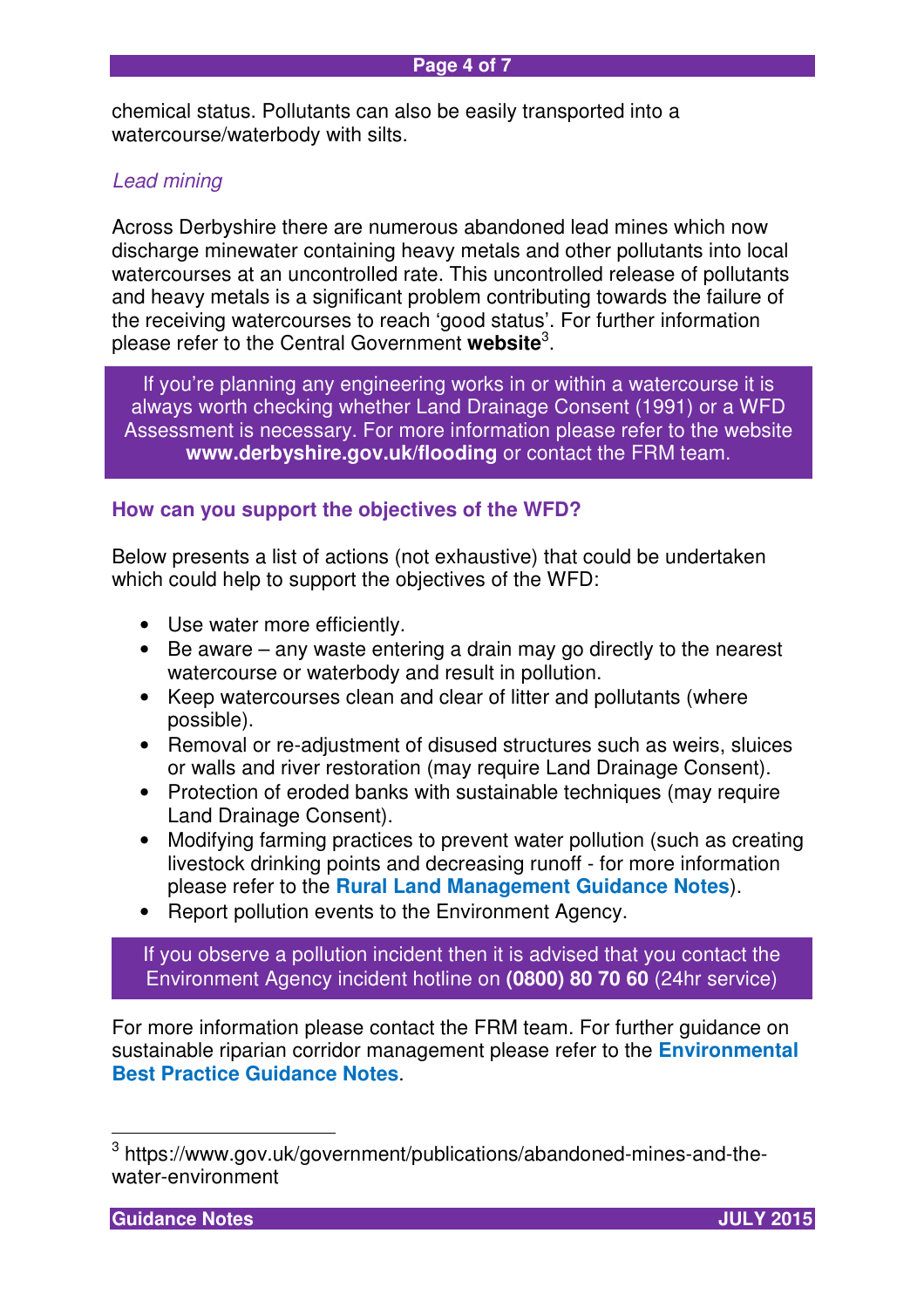## **What are the DCC FRM team doing to help implement the WFD?**

The FRM team look to support the implementation of the WFD objectives in all aspect of their work including:

- Conditioning Land Drainage Consents to undertake works in accordance with Pollution Prevention Guidelines<sup>4</sup>.
- Increasing communication and engagement with riparian landowners (please refer to the **Riparian Land Management Guidance Notes**).
- Encouraging new development to observe SuDS principals and the SuDS management train (please refer to the **Environmental Best Practice Guidance Notes**).
- Encouraging the use of softer engineering for watercourse alterations.
- Restricting, where reasonable practicable, the implementation of culverted sections of watercourses.
- Encouraging and supporting catchment partnership work.

## **Frequently asked questions**

## Do all watercourses have a WFD status?

All smaller watercourses eventually discharge to larger watercourses/rivers which in turn eventually discharge to the sea. In many instances it is the larger watercourses/rivers that have a defined WFD status and many smaller tributaries are not individually designated. No works should deteriorate the status of any watercourse or waterbody.

## I have a watercourse in my backyard. Does that mean that I have to regard for the WFD?

Members of the public have a responsibility (as riparian landowners etc.) to act consistently with the objectives of the directive when works near to or within close proximity to a waterbody could have a detrimental impact on the wider riparian environment. For more information regarding riparian responsibilities please refer to the **Riparian Responsibilities Guidance Notes**.

#### Is my watercourse assessed within a specific RBMP and what is its WFD status?

The Environment Agency host a web based tool which is publically accessible which can be used to determine which watercourses have been assessed under the WFD. Please visit the Environment Agency's **'What's in your** 

 4 www.gov.uk/government/collections/pollution-prevention-guidance-ppg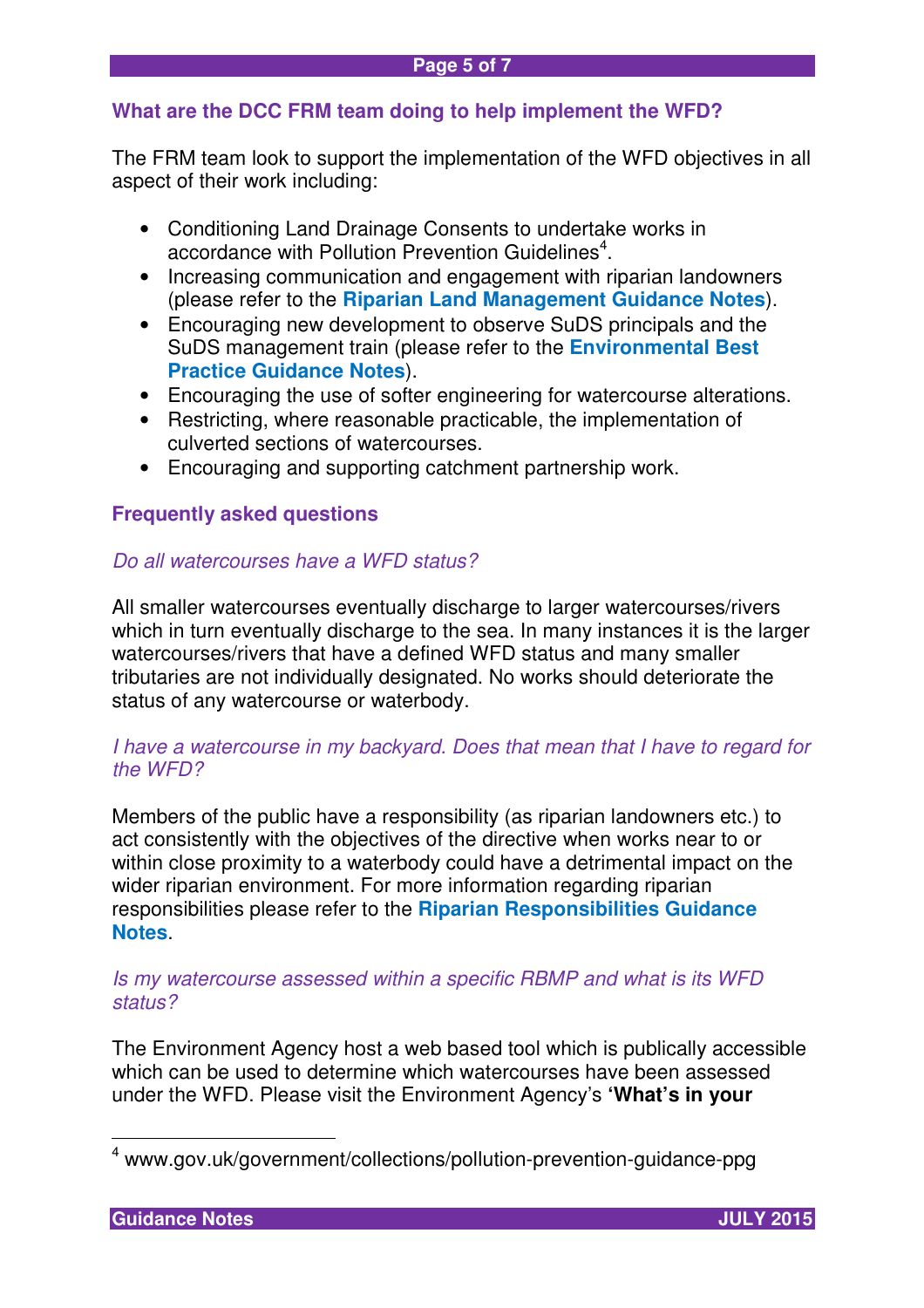**backyard' facility**<sup>5</sup> and select the '2009 River Basin Management Plans -Rivers' topic before entering a postcode.



## What are the sewerage and water companies doing to help improve water quality and support the WFD objectives?

Water companies can play an important role in assisting with the objectives of the WFD as they generally treat and manage the majority of water originating from development before eventual discharge to waterbodies. Water companies are obliged to produce Asset Management Plans to provide a forecast into infrastructure investment. This is also an opportunity for water companies to demonstrate how they will assist in improving water quality and produce targets.

 $\overline{\phantom{a}}$ 

<sup>5</sup> http://maps.environment-agency.gov.uk/wiyby